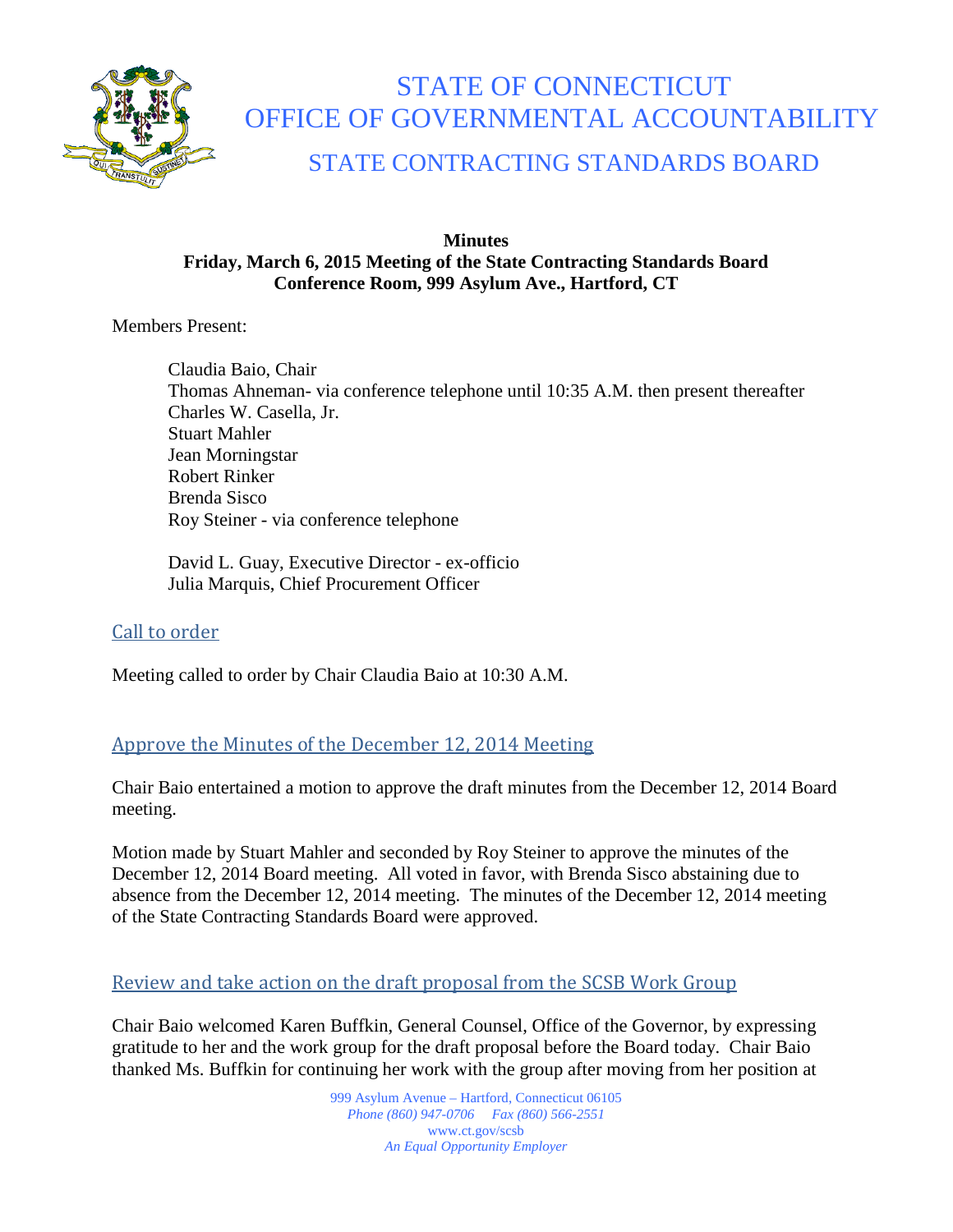the Office of Policy and Management (OPM) to her current role as General Counsel for the Office of the Governor. Chair Baio further expressed that the draft was a collaborative effort with global agreement by all the members of the work group.

The work group is composed of representatives from the State Contracting Standards Board (CSB), the OPM, and the Department of Administrative Services (DAS).

Ms. Buffkin explained that the work group effort began last year with the reconstituting of and staffing of the Board, providing an appropriate time to take a look at the statutes governing the work of the Board. This was further prompted by the work the Board did with OPM on the cost benefit analysis template for privatization and the passage of legislation last year. Ms. Buffkin explained what was being frequently heard was overlap between agency jurisdiction for procurement and the CSB. The work group attempted to clarify those areas in its revisions.

Ms. Buffkin, at the invitation of Chair Baio, walked the Board section by section through the draft created by the work group.

At the review of C.G.S. 4e-10, there was discussion about the inclusion of the constituent units of higher education in requiring them to produce a procurement code and share it with the CSB. Jean Morningstar and Bob Rinker questioned why more emphasis was not placed on including the constituent units of higher education in the revisions of the work group, with a particular focus on UConn. Ms. Buffkin responded that the matter of including constituent units of higher education as state contracting agencies beyond C.G.S. 4e-16 had not addressed in this particular work group effort. Both Ms. Morningstar and Mr. Rinker questioned why that had not been addressed.

Ms. Buffkin noted that there are not yet revisions to 4e-16. The work group intends to present revisions to the CSB on 4e-16 at a later date.

Upon completion of Ms. Buffkin's review, Chair Baio shared with the Board that the work group would take their suggestions and comments and return to the Board with another draft which includes possible revisions to 4e-16.

#### UConn's position relative to the authority of the contest subcommittee under CGS Sec. 4e-36

Julia Marquis summarized the issue for the Board. A contest came before the 4e-36 Contested Solicitations and Awards Subcommittee against the University of Connecticut (UConn). In the response to the contest it was revealed that UConn made the argument that they don't fall under the Board's jurisdiction, except were the statute states they do, such as C.G.S. Sec. 4e-16. Ms. Marquis indicated that this is consistent with the interpretation of the statutes by our Assistant Attorney General. Robert Rinker, Chair of the 4e-36 Contested Solicitations and Awards Subcommittee further discussed the UConn matter that was before the Subcommittee, concluding that it would be up to the work group to recommend whether UConn and the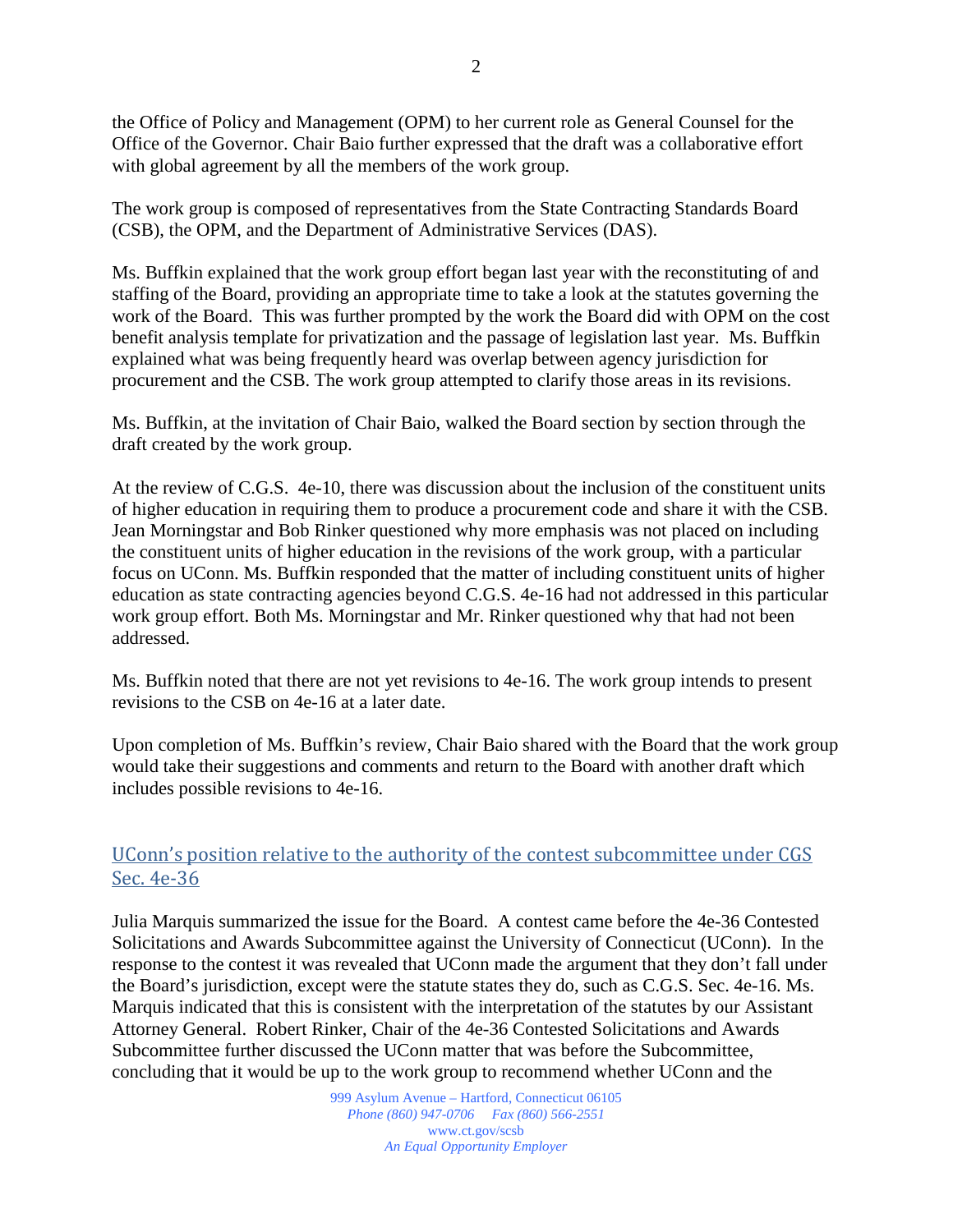constituent units of higher education should be under the jurisdiction of the State Contracting Standards Board. Jean Morningstar asked about and commented on the work group's proposed elimination of C.G.S. Sec. 4e-47. Chair Baio indicated the work group would have to revisit Sec. 4e-47.

Robert Rinker asked the work group to return with what other remedies outside of C.G.S. Sec. 4e-36 are available to a contractor in a contested case.

Mr. Rinker asked why the Metropolitan District Commission (MDC) was deleted in the draft from the work group and noted that it was purposefully included in the original legislation, with Board discussion following on the issue. The work group agreed to take a look at that issue and report back at the next meeting.

Discussion on the agenda item concluded with consensus that the work group would take a look at the issue of whether UConn and the constituent units of higher education should be under the authority of the Board.

#### Program Review and Investigations Committee PSA Study

Chair Baio asked either David Guay or Julia Marquis to speak to the Program Review and Investigations Committee PSA Study. Ms. Marquis noted that Stuart Mahler had provided a comment to the Committee. Ms. Marquis explained that the study tasks the Board to address an ambiguity in C.G.S. Sec. 4a-50, which is a Department of Administrative Services statute and not the Board's. No further questions and comments and no action taken.

#### Ethics Education and Reporting

David Guay reminded those who have not completed the Ethics Training to do so and reminded those who have completed the training and have not provided a certificate of completion to do so as soon as possible. Chair Baio noted the handout from David and reminded the Board to file their Statement of Financial Interest before the May 1, 2015 deadline.

#### Staff Reports

David Guay noted that his report was concerning the proposed Fiscal Year 2016 and 2017 budget, which had already been covered in an email to the Board.

Julia Marquis reported that the Board had asked her to look further in the Berkley Research Group contract, which she had done and is waiting for a response back. Ms. Marquis also reported that she is about to initiate a work group to undertake the training and education component of the statutes.